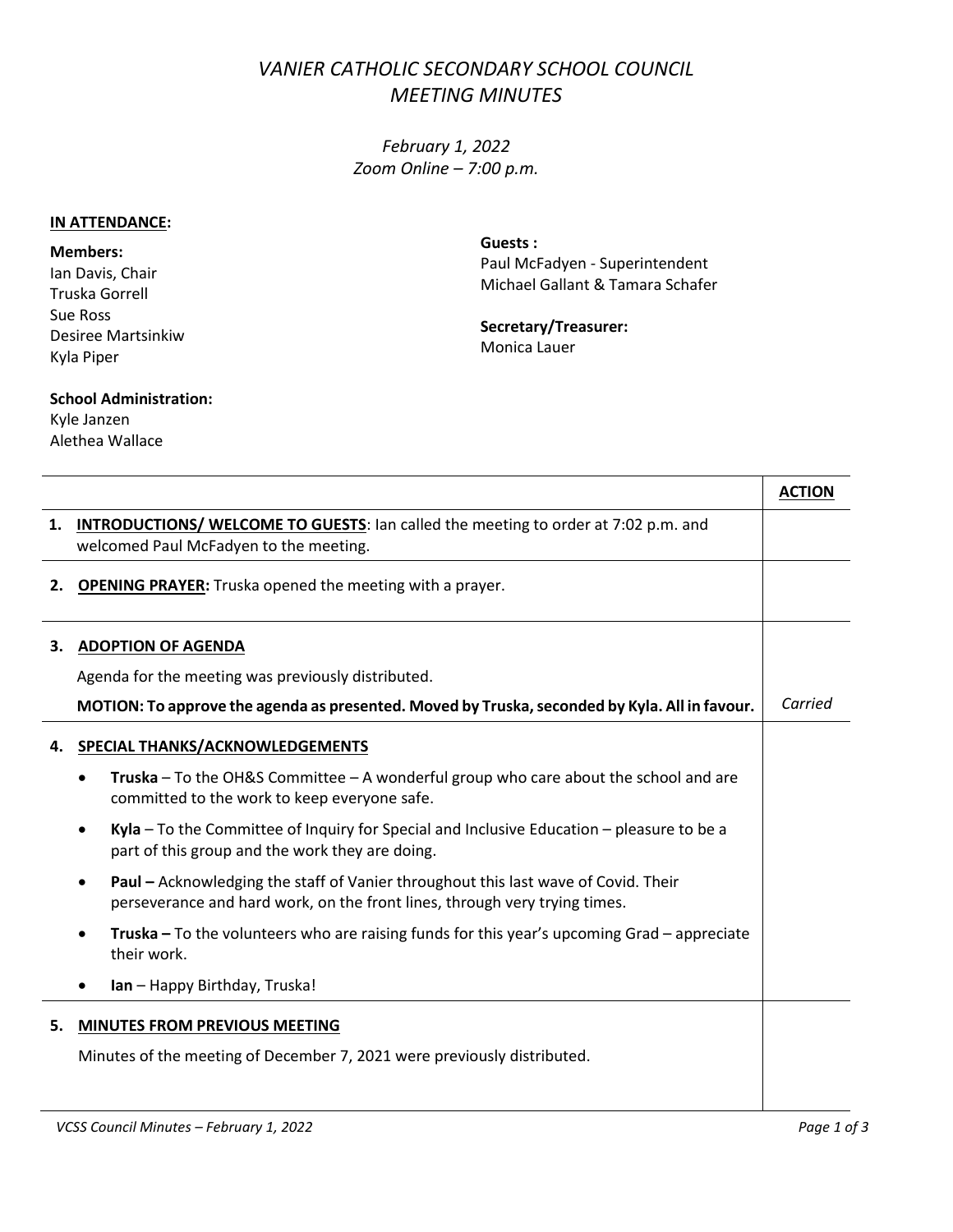|    |                                          | MOTION: To approve the minutes of December 7, 2021 as presented. Moved by Truska,<br>seconded by Kyla. All in favour.                                                                                                                                                                                                                                                    | Carried |
|----|------------------------------------------|--------------------------------------------------------------------------------------------------------------------------------------------------------------------------------------------------------------------------------------------------------------------------------------------------------------------------------------------------------------------------|---------|
| 6. | <b>BUSINESS ARISING FROM THE MINUTES</b> |                                                                                                                                                                                                                                                                                                                                                                          |         |
|    |                                          | No business arose from the previous minutes.                                                                                                                                                                                                                                                                                                                             |         |
| 7. |                                          | <b>DELEGATIONS/GUESTS</b>                                                                                                                                                                                                                                                                                                                                                |         |
|    |                                          | <b>Paul McFadyen</b>                                                                                                                                                                                                                                                                                                                                                     |         |
|    |                                          | Paul reviewed the topics that were recently discussed with the Minister at the last council<br>$\circ$<br>meeting.                                                                                                                                                                                                                                                       |         |
|    |                                          | Paul requested that Council undertake the Principal's evaluation and provide their<br>$\circ$<br>feedback to him directly by mid-February.                                                                                                                                                                                                                               |         |
|    |                                          | ACTION: Council to draft a follow up letter to the Minister about some of the issues (i.e.<br>Name change, Staffing, Polarettes gym, etc.)                                                                                                                                                                                                                               | lan     |
|    |                                          | ACTION: Ian to raise the issue of a Catholic School Board with John Williams/CEAY.                                                                                                                                                                                                                                                                                       | lan     |
|    |                                          | ACTION: Council members to complete their Principal evaluation and provide to Paul<br>directly.                                                                                                                                                                                                                                                                          | All     |
|    |                                          | Discussion ensued regarding the Gay Straight Alliance and the Valentine's Day bulletin<br>$\circ$<br>board.                                                                                                                                                                                                                                                              |         |
|    |                                          | ACTION: Kyle to work with Paul and Bill Willoughby to move forward on this issue. Council<br>to discuss further as required.                                                                                                                                                                                                                                             | Kyle    |
| 8. | а.                                       | <b>STANDING REPORTS</b><br><b>Principal/Vice-Principal:</b>                                                                                                                                                                                                                                                                                                              |         |
|    |                                          | Principal's report previously distributed. Items of note included:<br>$\bullet$<br>Office staff changes<br>School Absences continue to be in the 100-130 range. Kyle suggested the Department<br>turn on the MS Teams app once again to allow for communication with students who<br>are absent.<br>ACTION: Ian to add this request to the letter going to the Minister. | lan     |
|    |                                          | Space Issue - Kyle to advise Council of the status of repairs to the portable at the<br>school.                                                                                                                                                                                                                                                                          | Kyle    |
|    |                                          | School Growth Plan - Continuing to use last year's plan for now, given the pressures<br>of Covid. Will develop a new plan for the next school year. Council is supportive of<br>this.                                                                                                                                                                                    |         |
|    |                                          | b. Catholic Education Association of Yukon (CEAY):<br>Executive held a meeting on January 12. Recruitment of a new Executive Director is<br>underway.<br>Question raised about new bylaws required by Corporate Affairs for Societies -<br>$\bullet$<br>ACTION: Ian to check with John Williams on this issue.                                                           | lan     |
|    | c.                                       | <b>Occupational Health and Safety Committee:</b><br>Ongoing issues include:                                                                                                                                                                                                                                                                                              |         |